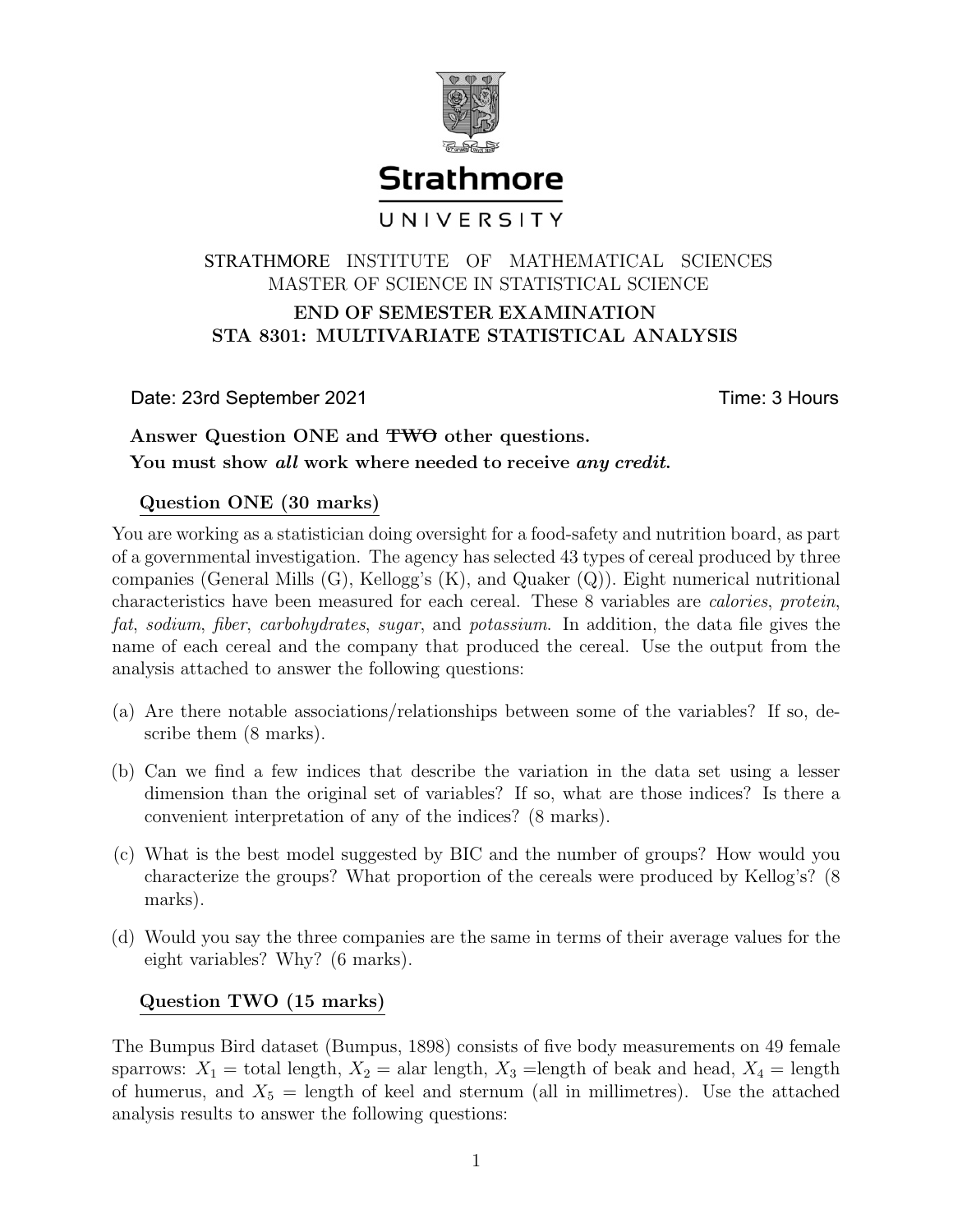- (a) Write down the first 2 principal components (PCs) and interpret them (5 marks).
- (b) What seems to be a reasonable number of PCs to use? Why? (5 marks).
- (c) Identify any potential outliers (5 marks).

#### Question THREE (15 marks)

The matrix below shows the correlations between ratings on nine statements about pain made by 123 people suffering from extreme pain. Each statement was scored on a scale from 1 to 6, ranging from agreement to disagreement.

$$
Pair.Corr = \left(\begin{array}{cccccccc} 1 & -0.04 & 0.61 & 0.45 & 0.03 & -0.29 & -0.3 & 0.45 & 0.3 \\ -0.04 & 1 & -0.07 & -0.12 & 0.49 & 0.43 & 0.3 & -0.31 & -0.17 \\ 0.61 & -0.07 & 1 & 0.59 & 0.03 & -0.13 & -0.24 & 0.59 & 0.32 \\ 0.45 & -0.12 & 0.59 & 1 & -0.08 & -0.21 & -0.19 & 0.63 & 0.37 \\ 0.03 & 0.49 & 0.03 & -0.08 & 1 & 0.47 & 0.41 & -0.14 & -0.24 \\ -0.29 & 0.43 & -0.13 & -0.21 & 0.47 & 1 & 0.63 & -0.13 & -0.15 \\ -0.3 & 0.3 & -0.24 & -0.19 & 0.41 & 0.63 & 1 & -0.26 & -0.29 \\ 0.45 & -0.31 & 0.59 & 0.63 & -0.14 & -0.13 & -0.26 & 1 & 0.4 \\ 0.3 & -0.17 & 0.32 & 0.37 & -0.24 & -0.15 & -0.29 & 0.4 & 1 \end{array}\right)
$$

The nine pain statements were as follows:

- 1. Whether or not I am in pain in the future depends on the skills of the doctors.
- 2. Whenever I am in pain, it is usually because of something I have done or not done.
- 3. Whether or not I am in pain depends on what the doctors do for me.
- 4. I cannot get any help for my pain unless I go to seek medical advice.
- 5. When I am in pain I know that it is because I have not been taking proper exercise or eating the right food.
- 6. People's pain results from their own carelessness.
- 7. I am directly responsible for my pain.
- 8. Relief from pain is chiefly controlled by the doctors.
- 9. People who are never in pain are just plain lucky.

Use the results of the maximum likelihood (ML) factor analysis provided to:

- (a) select the necessary number of common factors (7 marks).
- (b) interpret the results of the factor solution after the varimax rotation (8 marks).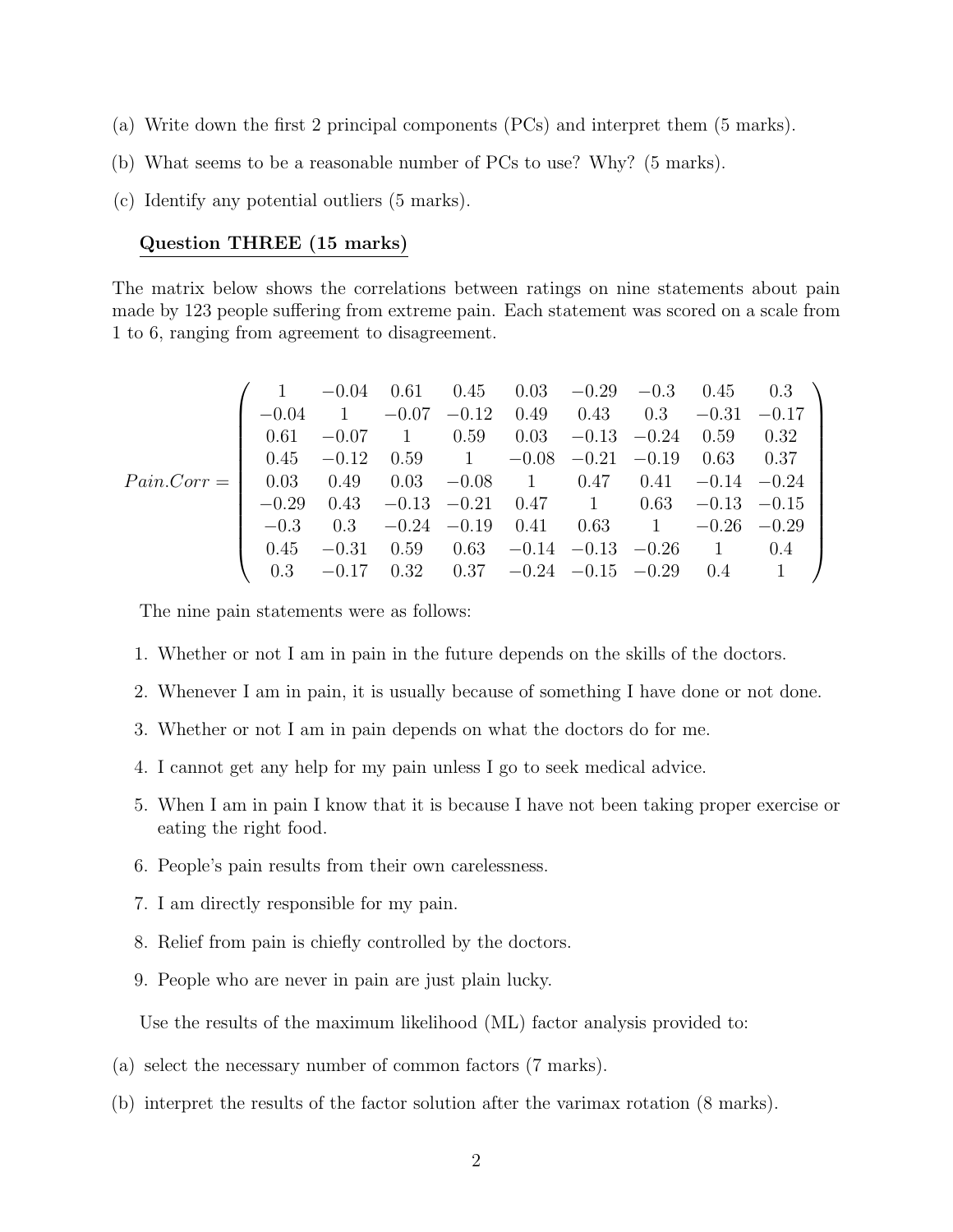### Question FOUR (15 marks)

The High School and Beyond (HSB) dataset contains demographic information and standardized test scores for 200 high school students. Suppose our goal is to compare the mean vectors (where the variables are the scores on read, write, math, science, and socst) among the different levels of ses (high, middle, and low socioeconomic classes). Using the analysis of the dataset attached, answer the following questions:

- (a) Conduct the MANOVA F-test using Wilks' lambda to test for a difference in (read, write, math, science, socst) mean vectors across the three ses classes. Use a 0.05 significance level, and give the P-value of the test (5 marks).
- (b) Check to see whether the multivariate normality assumption of your test is met. Do you believe your inference is valid? (5 marks).
- (c) Examine the sample mean vectors for each group and informally comment on the differences among the groups in terms of the specific variables. Which approach would help determine pairwise significant differences in the sample mean vectors? (5 marks).

### Question FIVE (15 marks)

The SIDS dataset was collected in an investigation of sudden infant death syndrome (SIDS). The two groups here consist of 16 SIDS victims and 49 controls. The  $Factor68$  variable arises from spectral analysis of 24 hour recordings of electrocardiograms and respiratory movements made on each child. All the infants have a gestational age of 37 weeks or more and were regarded as full term. Use the results of the analysis provided to answer the following questions:

- (a) Use Fisher's linear discriminant analysis (LDA) to classify the children into the two groups, based on all four variables. Write down the discriminant function and obtain a plug-in estimate of the misclassification rate (5 marks).
- (b) Perform the classification of the children using the logistic regression approach and obtain a plug-in estimate the misclassification rate. Write down the logistic regression model used (5 marks).
- (c) Which of the two approaches is preferable, based on the estimated misclassification rates? Discuss an approach for estimating the misclassification rate, that may improve this comparison (5 marks)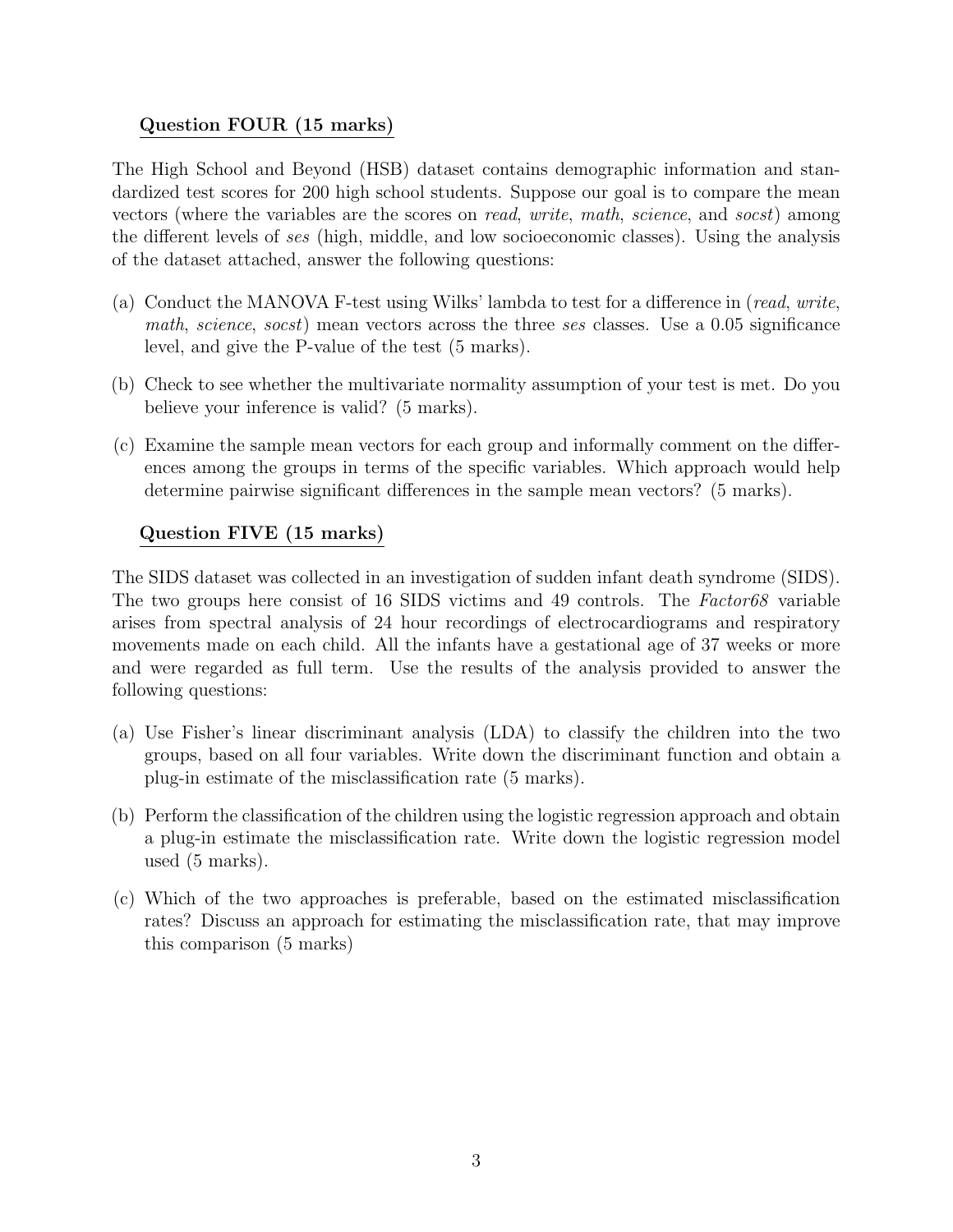#### Results of Data Analysis (R Output) for Answering the Questions

Question ONE:

```
> cor.mat <- cor(cereal.new2)
> round(cor.mat, 3)
```

|               | Calories |                                 |       |                         |                 | Protein Fat Sodium Fiber Carbohydrates Sugar Potassium |          |                  |
|---------------|----------|---------------------------------|-------|-------------------------|-----------------|--------------------------------------------------------|----------|------------------|
| Calories      | 1.000    | 0.033                           | 0.388 |                         | $0.337 - 0.019$ | 0.256                                                  | 0.580    | 0.141            |
| Protein       | 0.033    | 1.000                           | 0.206 | 0.094                   | 0.513           | $-0.076$                                               | $-0.400$ | 0.500            |
| Fat           | 0.388    | 0.206                           | 1.000 | 0.010                   | 0.164           | $-0.323$                                               | 0.187    | 0.312            |
| Sodium        | 0.337    | 0.094                           | 0.010 | 1.000                   | 0.043           | 0.567                                                  | $-0.049$ | 0.114            |
| Fiber         | $-0.019$ | 0.513                           | 0.164 | 0.043                   | 1.000           | $-0.241$                                               | $-0.034$ | 0.929            |
| Carbohydrates | 0.256    | $-0.076 - 0.323$ 0.567 $-0.241$ |       |                         |                 | 1.000                                                  |          | $-0.315 - 0.223$ |
| Sugar         | 0.580    | $-0.400$                        |       | $0.187 - 0.049 - 0.034$ |                 | $-0.315$                                               | 1.000    | 0.081            |
| Potassium     | 0.141    | 0.500                           | 0.312 | 0.114                   | 0.929           | $-0.223$                                               | 0.081    | 1.000            |

```
> summary(cereal.pca, loadings=TRUE)
Importance of components:
                      Comp.1 Comp.2 Comp.3 Comp.4
Standard deviation 1.5961107 1.3618964 1.3299737 0.9318172
Proportion of Variance 0.3184462 0.2318452 0.2211037 0.1085354
Cumulative Proportion 0.3184462 0.5502914 0.7713951 0.8799306
                      Comp.5 Comp.6 Comp.7
Standard deviation 0.7051956 0.59785320 0.245974321
Proportion of Variance 0.0621626 0.04467856 0.007562921
Cumulative Proportion 0.9420932 0.98677173 0.994334648
                        Comp.8
Standard deviation 0.212891551
Proportion of Variance 0.005665352
Cumulative Proportion 1.000000000
Loadings:
            Comp.1 Comp.2 Comp.3 Comp.4 Comp.5 Comp.6 Comp.7 Comp.8
Calories 0.114 0.657 0.135 0.100 0.454 0.136 0.469 0.289
Protein 0.421 -0.228 0.253 0.372 0.551 -0.420 -0.242 -0.171
Fat 0.316 0.302 -0.166 0.687 -0.432 0.251 -0.125 -0.209
Sodium 0.273 0.592 -0.502 -0.556
Fiber 0.558 -0.135 -0.376 0.194 0.453 -0.525
Carbohydrates -0.238 0.113 0.632 0.132 0.535 -0.370 -0.297
Sugar 0.566 -0.362 -0.375 0.124 -0.254 -0.435 -0.371
Potassium 0.583 -0.296 -0.116 0.211 -0.409 0.585
```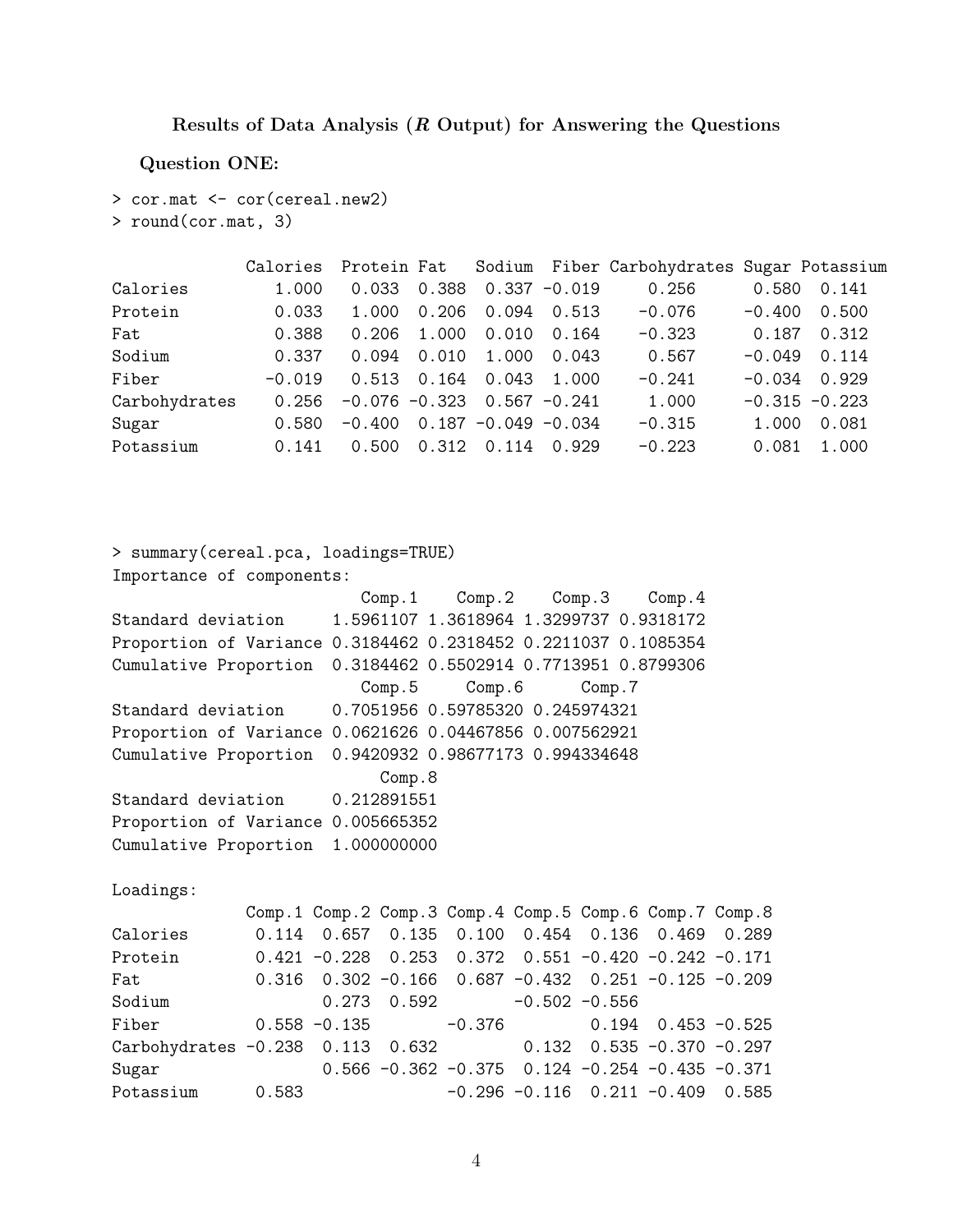**Scree Plot for Cereals Data** 



Number of Components

```
> summary(best, parameters=TRUE)
----------------------------------------------------
Gaussian finite mixture model fitted by EM algorithm
----------------------------------------------------
Mclust VEV (ellipsoidal, equal shape) model with 2 components:
log-likelihood n df BIC ICL
     -886.6437 43 82 -2081.706 -2081.802
Clustering table:
1 2
29 14
Mixing probabilities:
       1 2
0.6733348 0.3266652
Means:
                   [,1] [,2]Calories 107.9439974 107.830668
Protein 1.9638542 3.498337
Fat 0.8261418  1.287171
Sodium 190.0554997 160.697055
```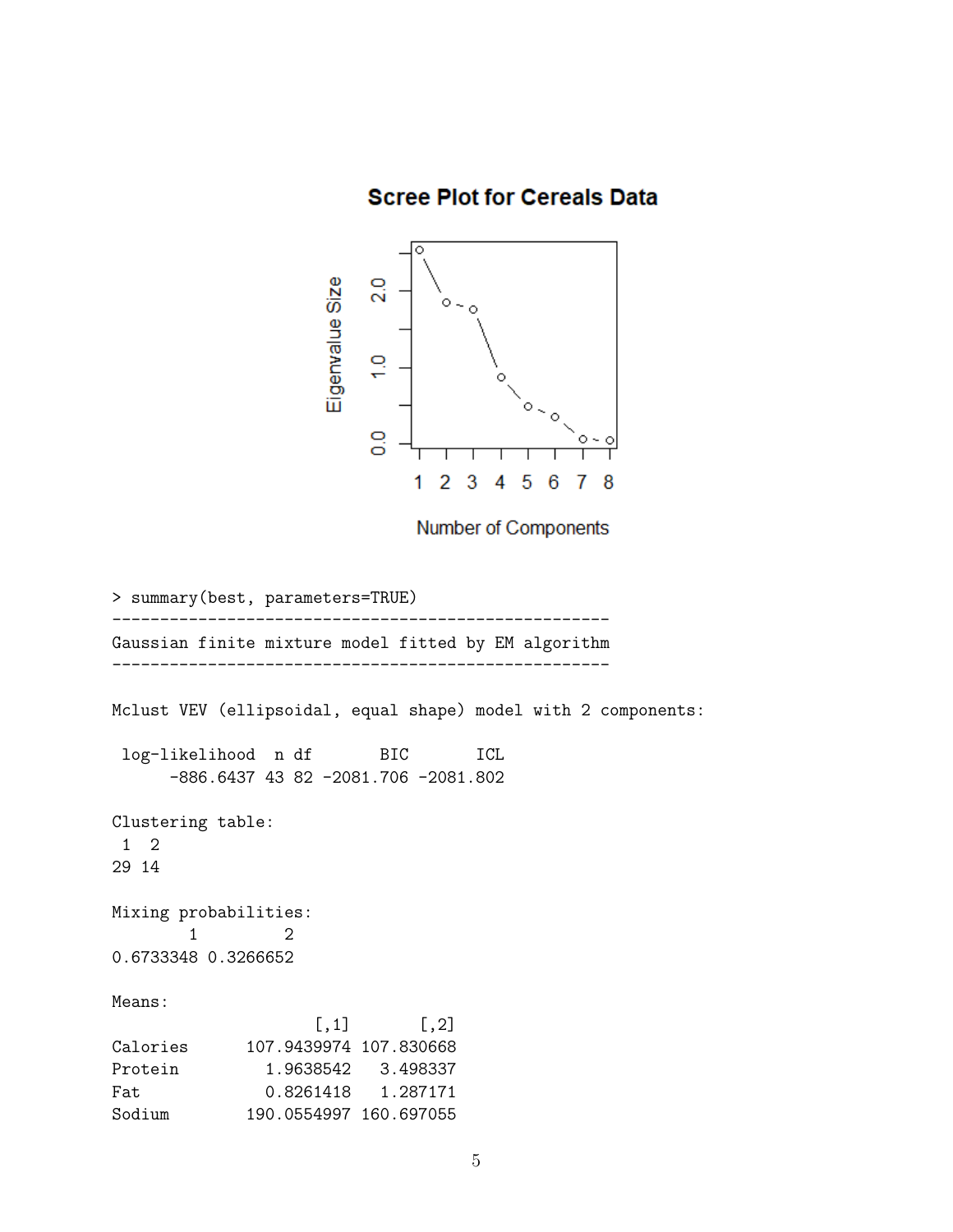```
Fiber 1.0491944 3.084180
Carbohydrates 14.9181546 12.890572
Sugar 8.1402648 6.500624
Potassium 56.7758155 141.396969
> table(cereal$Company, best$classification)
    1 2
 G 14 3
 K 13 7
 Q 2 4
> summary(cereal.manova, test="Wilks")
         Df Wilks approx F num Df den Df Pr(\ge F)Company 2 0.2684 3.8372 16 66 5.368e-05 ***
Residuals 40
---
Signif. codes: 0 '***' 0.001 '**' 0.01 '*' 0.05 '.' 0.1 ' ' 1
```


**Chiplot for Cereals Data** 

Chi-square quantile

Question TWO:

```
> summary(bump.pc, loadings=TRUE)
Importance of components:
                        Comp.1 Comp.2 Comp.3 Comp.4
Standard deviation 1.9015726 0.7290433 0.62163056 0.5491498
```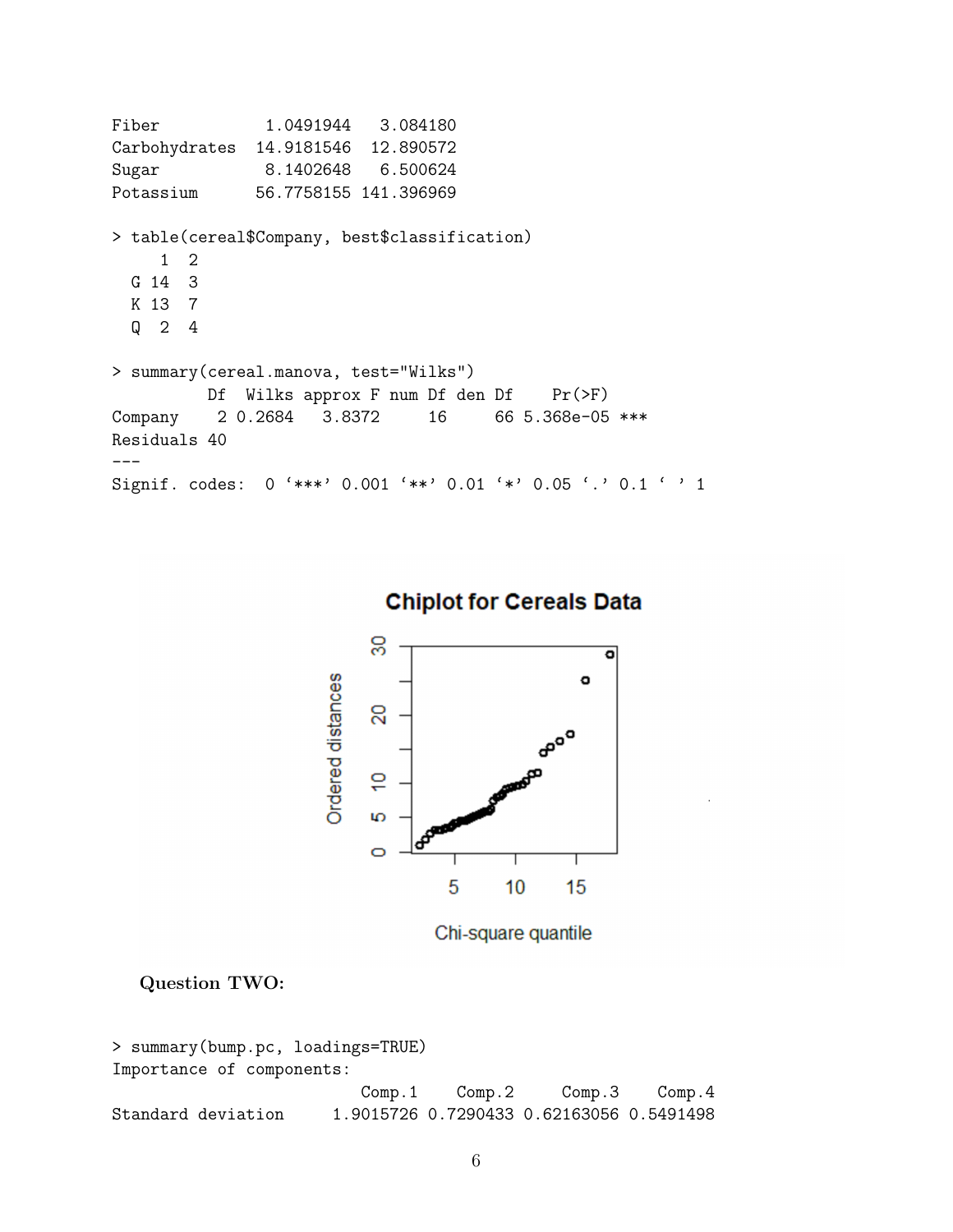Proportion of Variance 0.7231957 0.1063008 0.07728491 0.0603131 Cumulative Proportion 0.7231957 0.8294965 0.90678139 0.9670945 Comp.5 Standard deviation 0.4056199 Proportion of Variance 0.0329055 Cumulative Proportion 1.0000000 Loadings: Comp.1 Comp.2 Comp.3 Comp.4 Comp.5 X1 0.452 0.690 0.420 0.374 X2 0.462 -0.300 0.341 -0.548 -0.530 X3 0.451 -0.325 -0.454 0.606 -0.343 X4 0.471 -0.185 -0.411 -0.388 0.652 X5 0.398 0.876 -0.178 -0.192

# **Scree Plot for Bumpbird Data**



Number of Components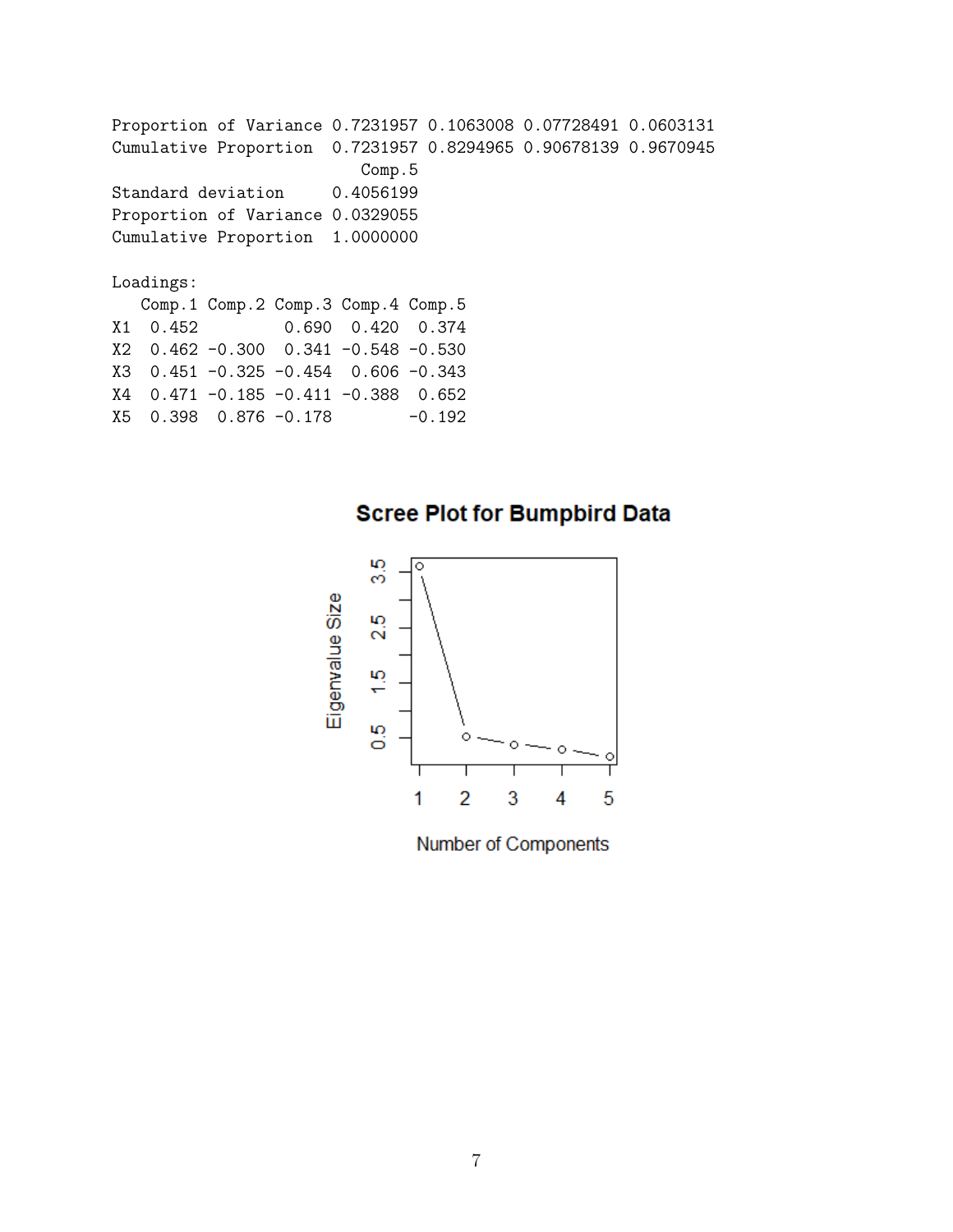

Question THREE:

>factanal(covmat=pain.corr,factors=2, rotation="none", n.obs=123) Call: factanal(factors = 2, covmat = pain.corr, n.obs = 123, rotation = "none") Uniquenesses: [1] 0.539 0.695 0.318 0.448 0.579 0.356 0.464 0.436 0.766 Loadings: Factor1 Factor2 1 0.648 0.202 2 -0.358 0.421 3 0.724 0.396 4 0.691 0.273 5 -0.304 0.573 6 -0.511 0.619 7 -0.556 0.477 8 0.710 0.244 9 0.483 Factor1 Factor2 SS loadings 2.950 1.447 Proportion Var 0.328 0.161 Cumulative Var 0.328 0.489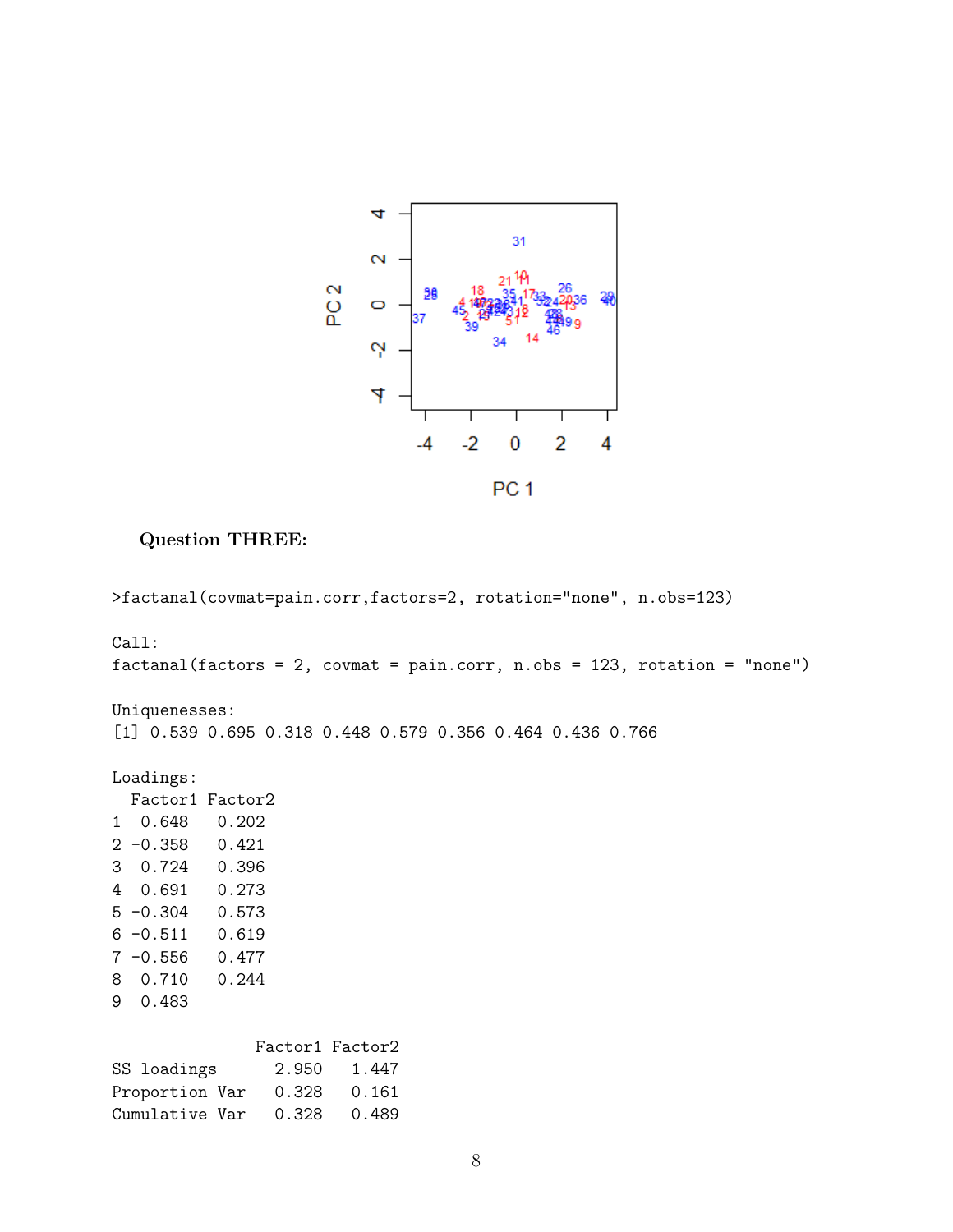Test of the hypothesis that 2 factors are sufficient. The chi square statistic is 60.41 on 19 degrees of freedom. The p-value is 3.33e-06 > factanal(covmat=pain.corr,factors=3, rotation="none", n.obs=123) Call:  $factors = 3$ ,  $covmat = pain.corr, n.obs = 123$ ,  $rotation = "none")$ Uniquenesses: [1] 0.404 0.518 0.336 0.455 0.499 0.171 0.496 0.239 0.754 Loadings: Factor1 Factor2 Factor3 1 0.607 0.297 0.374 2 -0.458 0.288 0.435 3 0.610 0.506 0.189 4 0.621 0.400 5 -0.408 0.441 0.375 6 -0.677 0.591 -0.145 7 -0.626 0.331 8 0.674 0.481 -0.275 9 0.446 0.169 -0.135 Factor1 Factor2 Factor3 SS loadings 3.004 1.501 0.624 Proportion Var 0.334 0.167 0.069 Cumulative Var 0.334 0.501 0.570 Test of the hypothesis that 3 factors are sufficient. The chi square statistic is 19.2 on 12 degrees of freedom. The p-value is 0.0838 > factanal(covmat=pain.corr,factors=4, rotation="none", n.obs=123) Call: factanal(factors = 4, covmat = pain.corr, n.obs = 123, rotation = "none") Uniquenesses: [1] 0.433 0.600 0.297 0.482 0.169 0.005 0.536 0.005 0.731 Loadings: Factor1 Factor2 Factor3 Factor4 1 0.496 0.125 0.391 0.391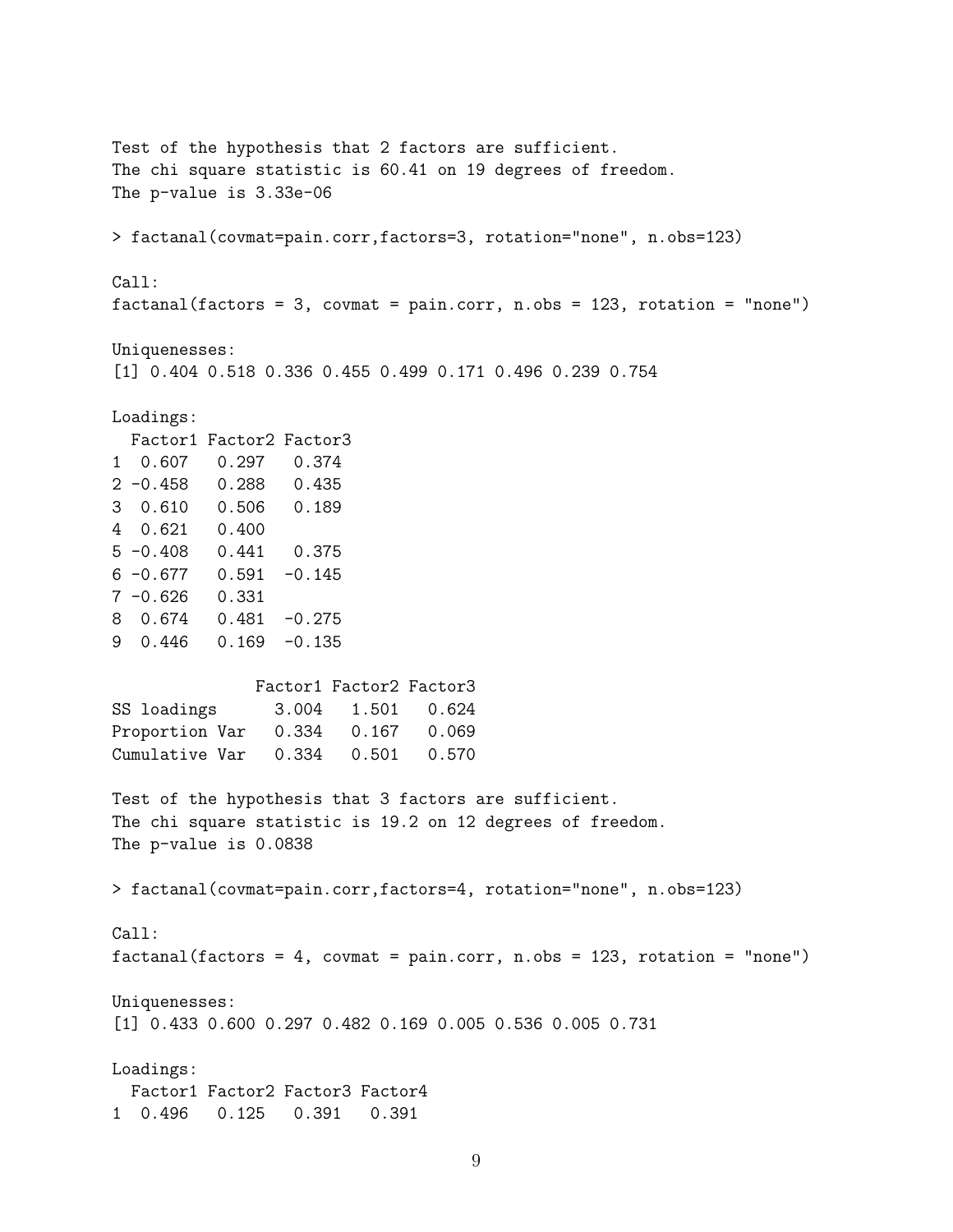2 -0.494 0.375 3 0.485 0.353 0.333 0.483 4 0.562 0.321 0.177 0.260 5 -0.412 0.259 0.738 -0.223 6 -0.748 0.660  $7 -0.594$  0.284  $-0.157$ 8 0.752 0.655 9 0.371 0.188 -0.100 0.293 Factor1 Factor2 Factor3 Factor4 SS loadings 2.826 1.301 0.996 0.620 Proportion Var 0.314 0.145 0.111 0.069 Cumulative Var 0.314 0.459 0.569 0.638 Test of the hypothesis that 4 factors are sufficient. The chi square statistic is 9.72 on 6 degrees of freedom. The p-value is 0.137 > fact(r=pain.corr,method="norm",rotation="varimax",maxfactors=3) \$'eigen.values' [1] 3.442 1.930 0.942 0.754 0.515 0.444 0.422 0.326 0.225 \$method [1] "multivariate normal - varimax rotation" \$loadings Factor1 Factor2 Factor3  $[1,]$  0.649 -0.372 0.190  $[2,] -0.126$  0.194 0.655 [3,] 0.794 -0.144 0.116  $[4,]$  0.725 -0.106 -0.092 [5,] 0.015 0.292 0.645  $[6,] -0.083$  0.825 0.377  $[7,] -0.225$  0.590 0.325  $[8,]$  0.815 0.062 -0.304  $[9,]$  0.437 -0.076 -0.221 \$communalities [1] 0.596 0.482 0.664 0.545 0.501 0.829 0.504 0.761 0.246 \$importance Factor1 Factor2 Factor3 variance explained 2.507 1.331 1.291 percent explained 0.279 0.148 0.143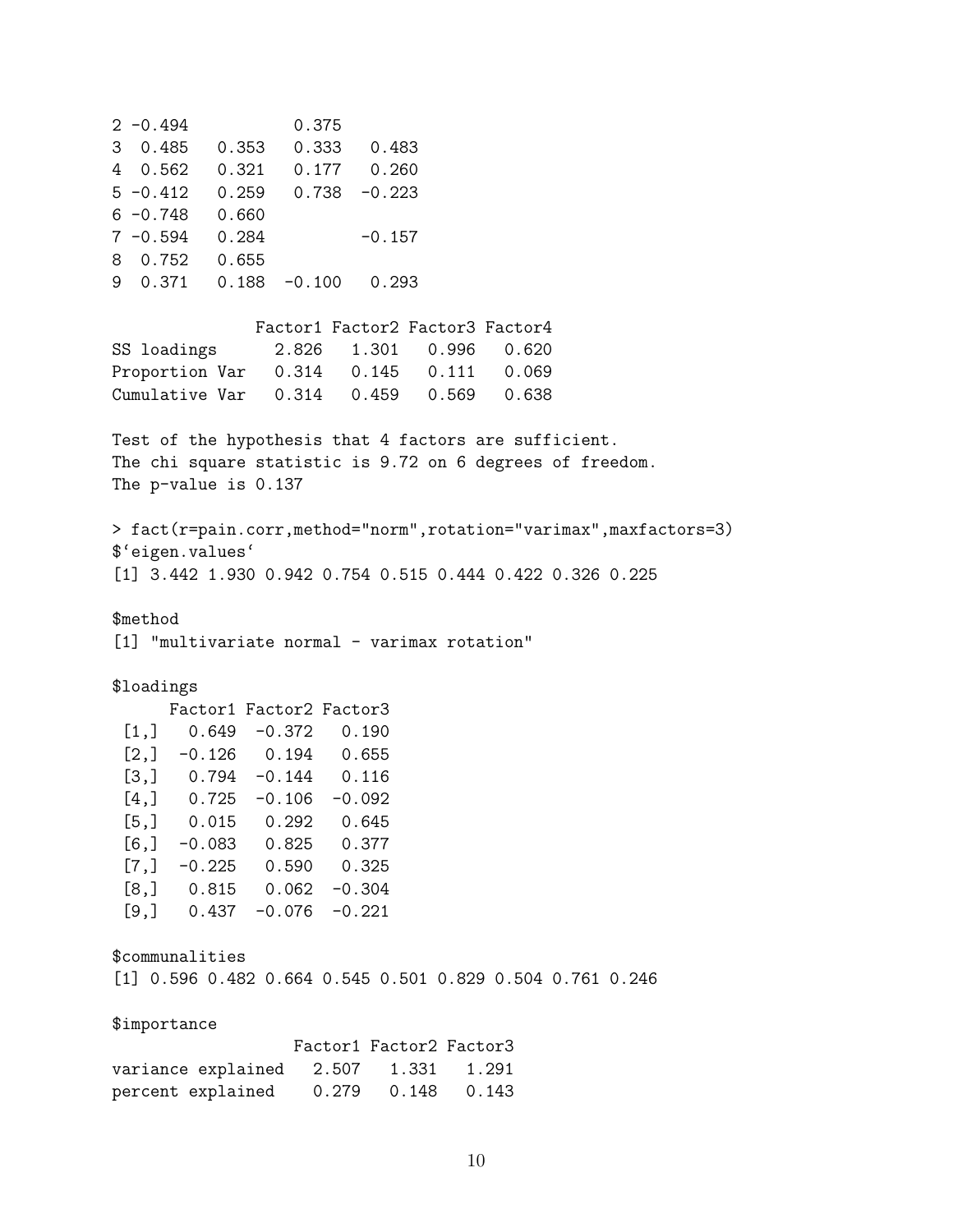\$residuals Min. 1st Qu. Median Mean 3rd Qu. Max.  $-0.082$   $-0.014$   $0.001$   $-0.001$   $0.018$   $0.066$ Question FOUR: > hsb.manova <- manova(cbind(read, write, math, science, socst) ~ ses) > hsb.manova Call: manova(cbind(read, write, math, science, socst) ~ ses) Terms: ses Residuals resp 1 1832.358 19087.062 resp 2 858.715 17020.160 resp 3 1307.091 16158.704 resp 4 1561.578 17945.922 resp 5 2528.18 20408.01 Deg. of Freedom 2 197 Residual standard errors: 9.843203 9.294985 9.056703 9.544425 10.17811 Estimated effects may be unbalanced > summary(hsb.manova, test="Wilks") Df Wilks approx F num Df den Df Pr(>F) ses 2 0.85105 3.2418 10 386 0.0004946 \*\*\* Residuals 197  $---$ Signif. codes: 0 '\*\*\*' 0.001 '\*\*' 0.01 '\*' 0.05 '.' 0.1 ' ' 1 > means.by.grps <- cbind(tapply(read,ses,mean), tapply(write,ses,mean), tapply(math,ses,mean), tapply(science,ses,mean), tapply(socst, ses, mean)) > means.by.grps  $[$ ,1]  $[$ ,2]  $[$ ,3]  $[$ ,4]  $[$ ,5] high 56.50000 55.91379 56.17241 55.44828 57.13793 low 48.27660 50.61702 49.17021 47.70213 47.31915 middle 51.57895 51.92632 52.21053 51.70526 52.03158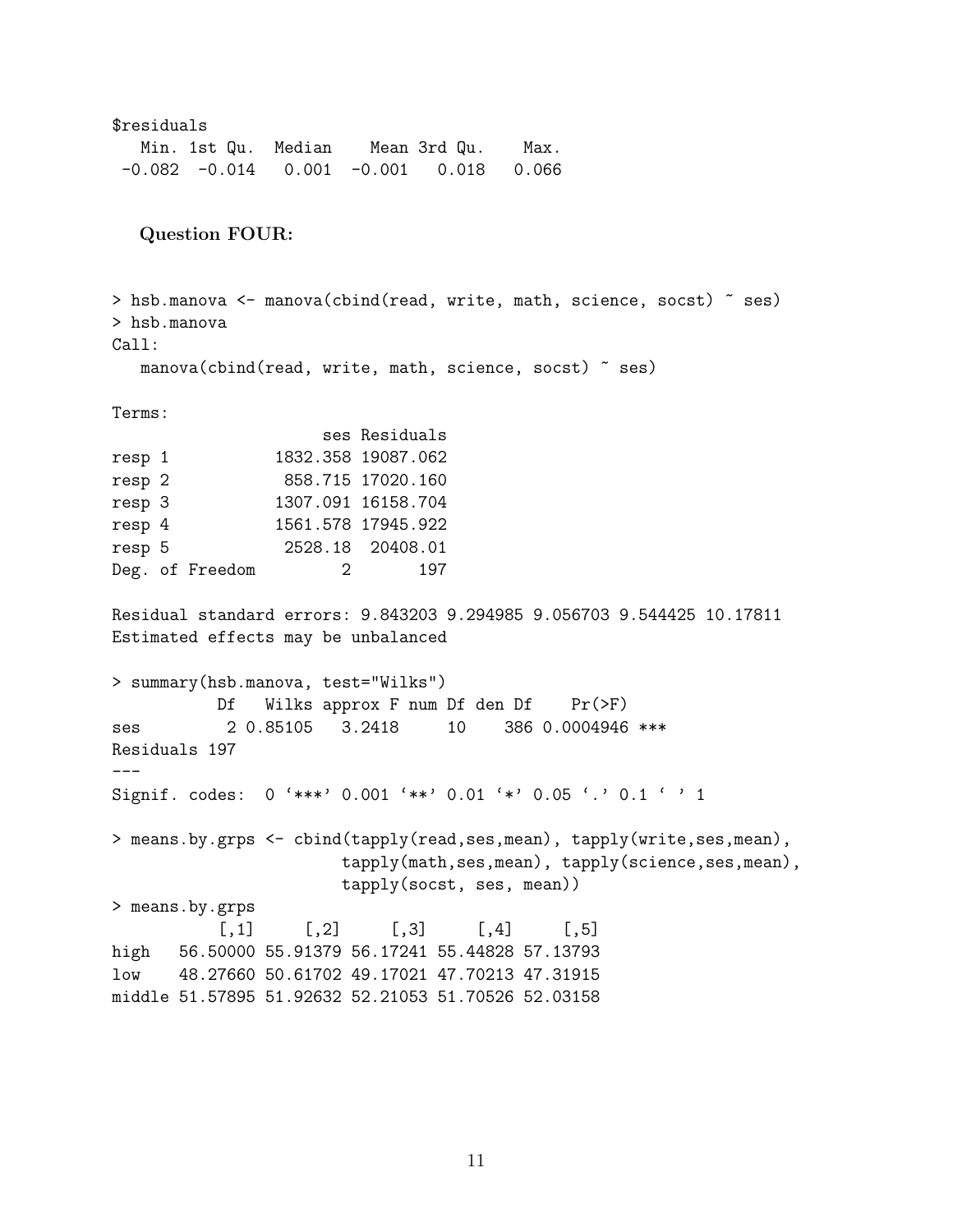

Chi-square quantile

Question FIVE: > dis.sid.new <- lda(Group ~ BW + Factor68 + HR + Gesage, data=sids.new, prior=c(0.5,0.5)) > dis.sid.new Call:  $lda(Group "BW + Factor68 + HR + Gesage, data = sides.new, prior =  $c(0.5, 0.5)$ )$ Prior probabilities of groups: 0 1 0.5 0.5 Group means: BW Factor68 HR Gesage 0 3437.857 0.3108163 129.2408 40.00 1 2964.688 0.4018125 132.9500 39.25 Coefficients of linear discriminants: LD1 BW -0.001148097 Factor68 9.966188556 HR 0.001144709 Gesage -0.137896906 > group<-predict(dis.sid.new, sids.new, method='plug-in')\$class > table(group,Group)